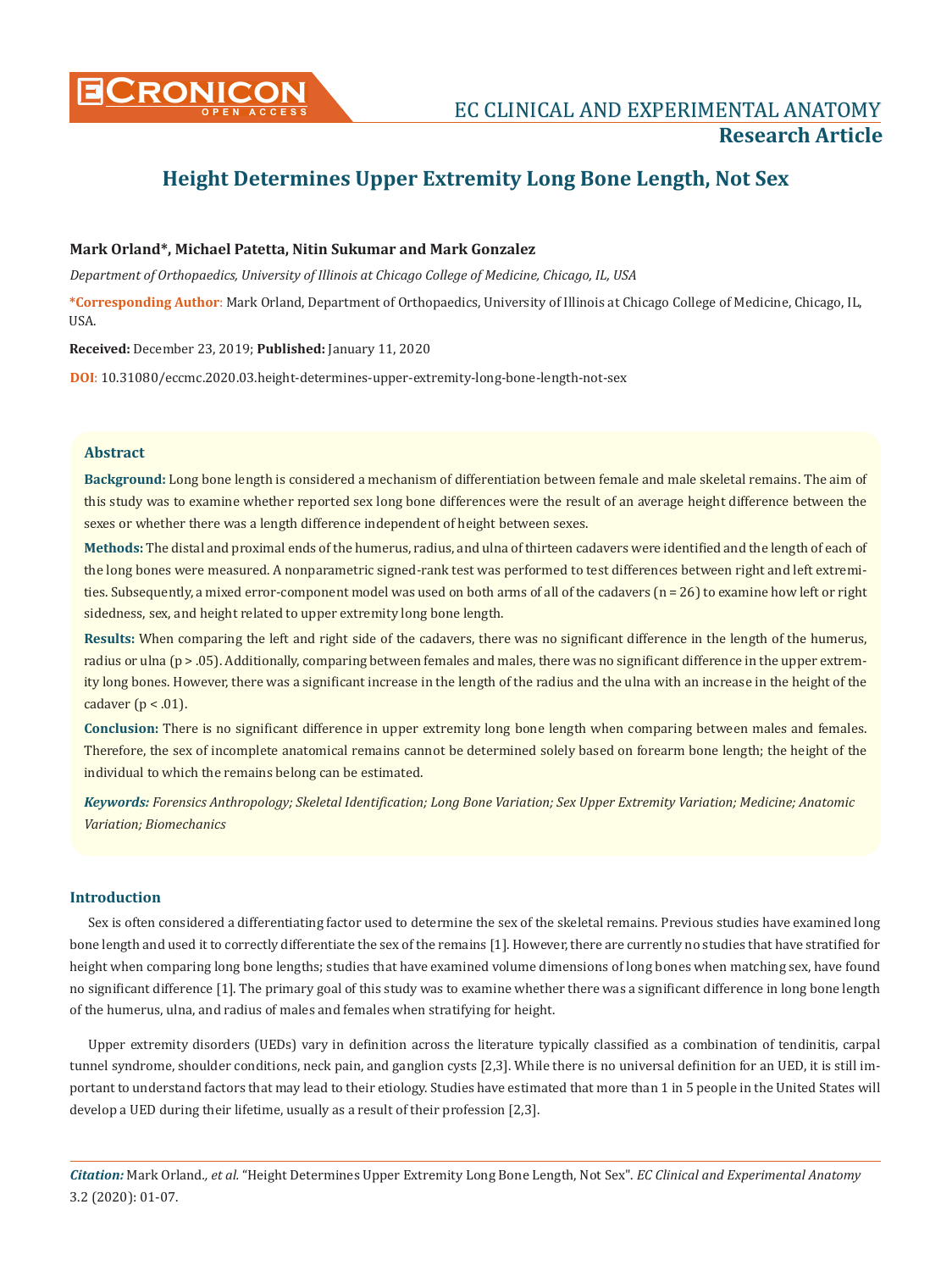Certain pathologic states, umbrellaed under the term UED, can be attributed to external loads relating to force, motion, vibration, and temperature, along with force magnitude, degree of repetition, and duration of each stress factor. The biomechanics of these states play an important role in understanding the underlying pathology that develops [4-6]. In this study, we used cadaveric measurements of the humerus, ulna, and radius relative to height, sex, and the left and right sides, to demonstrate possible biomechanical susceptibility to UEDs is independent of sex.

# **Materials and Methods**

#### **Defining bone length**

To measure the length of the humerus, radius and ulna *in vivo*, bone length was defined using external structures. Specifically, the length of the humerus was defined as the distance from the inferolateral acromion (the head of the humerus) to the distal lateral epicondyle (the capitulum at distal end of the humerus). The radius was measured from the distal edge of the lateral epicondyle (proximal end of the radius) to the distal edge of the radial styloid process (distal end of the radius). The ulna was measured from the tip of the olecranon (proximal end of the ulna) to the distal ulnar styloid process (distal end of the ulna) [4-6].

#### **Data collection**

Thirteen (n = 13) cadavers were assessed for different anatomic variation. All measurements were taken with the cadaver in a supine anatomical position.

The cadaver's sex was determined via examination of the genitalia. The cadaver's height was measured from the inferior calcaneus to the top of the calvarium using a tape measure. On both arms, the acromion, lateral epicondyle, olecranon, ulnar and radial styloid process were identified and marked prior to taking any measurements. Any necessary dissection for identification of the anatomical landmarks' edges was performed.

The following distances were measured with a 150 mm Mitutoyo 500-171-30 Digimatic caliper (sensitivity of .01 mm): distance from the distal radial styloid to the tip of the olecranon, distance from the distal radial styloid to the distal lateral epicondyle, distance from the distal ulnar styloid to the distal tip of the distal olecranon, and distance from the inferolateral edge of the acromion to the proximal, lateral epicondyle. These measurements were repeated on both arms of each cadaver.

As some measurements were larger than the length of the caliper (150 mm), the caliper was used multiple times. This was done by compressing and indenting the tissue with the end of the caliper leaving a mark. Then, the caliper was used to take the measurement from the indent to the point of interest. Figure 1a and 1b show the initial caliper measurement (left) and the subsequent one (right) measuring the distal part of the radial styloid to the distal part of the lateral epicondyle.

#### **Data analysis**

Continuous variables were summarized with medians and quartiles, while sex was presented as a frequency and percent. Given the small sample size, a non-parametric signed rank test was performed to detect differences between the right and left extremities within the subjects.

Extremity measurements were then analyzed together (n = 26). Separately modeled outcomes included measurements from the acromion to the lateral epicondyle, the tip of the olecranon to the ulnar styloid process, and the lateral epicondyle to the radial styloid process. As right and left measurements within each cadaver were correlated, mixed error-component models with a repeated measures design and an unstructured covariance matrix were used[6-8]. Each model used height, side of measurement (right or left) and sex as predictors. All tests were two-sided and p-values < .05 were considered statistically significant. All analyses were conducted using SAS 9.4 [9,10].

#### **Results**

Within the sample of 13 cadavers, there were 4 females and 9 males. The median height was 1.73 meters (m) with a first quartile (Q1) of 1.69 meters and third quartile (Q3) of 1.78 meters. The average distance from inferolateral acromion to proximal lateral epicondyle

*Citation:* Mark Orland*., et al.* "Height Determines Upper Extremity Long Bone Length, Not Sex". *EC Clinical and Experimental Anatomy*  3.2 (2020): 01-07.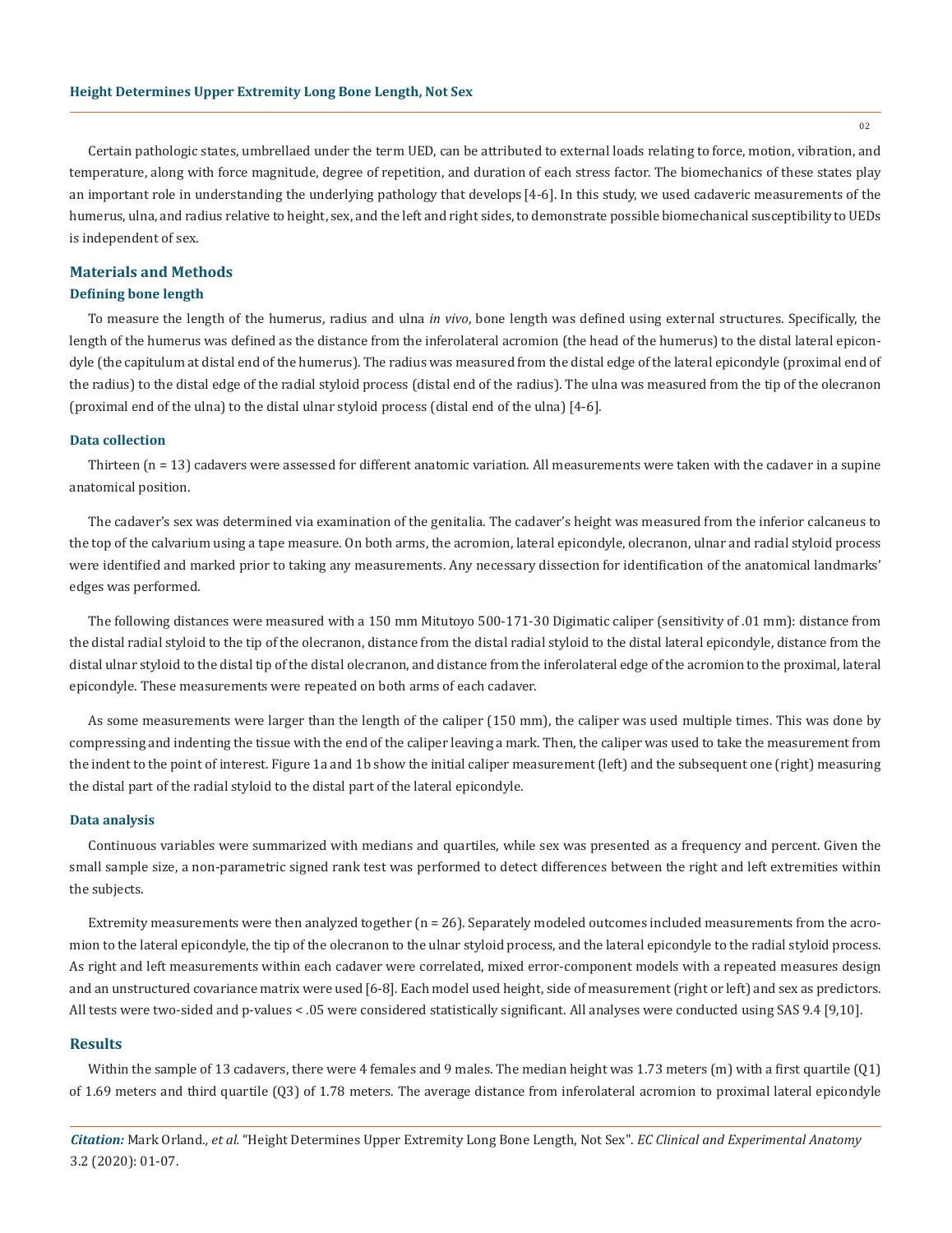

*Figure 1a and 1b: Measuring the radial styloid to the distal lateral epicondyle by indenting the muscle.*

was 345.0 mm (Q1, Q3: 310.0, 365.0) in the right arm and 345.0 mm (Q1, Q3: 330.0, 350.0) in the left arm. The tip of the olecranon to the distal ulnar styloid process distal portion was 265.0 mm (Q1, Q3: 255.0, 275.0) in the right arm and 260.0 mm (Q1, Q3: 250.0, 270.0) in the left arm. The distance from the distal lateral epicondyle to the radial styloid process was 260.0 mm (Q1, Q3: 250.0, 275.0) in the right forearm and 255.0 mm (Q1, Q3:245.0, 270.0) in the left forearm (Table 1).

| <b>Characteristic</b>                             | <b>Measurements</b>  |
|---------------------------------------------------|----------------------|
| Gender, n (%)                                     |                      |
| Female                                            | $4(30.8\%)$          |
| Male                                              | $9(69.2\%)$          |
| <b>Measurements: Median (QI, Q3)</b>              |                      |
| Height $(m)$                                      | 1.73 (1.69, 1.78)    |
| Acromion to Lateral Epicondyle (cm)               |                      |
| Right                                             | 345.0 (310.0, 365.0) |
| Left                                              | 345.0 (330.0, 350.0) |
| Tip of Olecranon to Ulnar Styloid Process (cm)    |                      |
| Right                                             | 265.0 (255.0, 270.0) |
| Left                                              | 260.0 (250.0, 270.0) |
| Lateral Epicondyle to Radial Styloid Process (cm) |                      |
| Right                                             | 260.0 (250.0, 270.0) |
| Left                                              | 255.0 (245.0, 275.0) |

*Table 1: Measurements and corresponding quartiles of upper extremity.*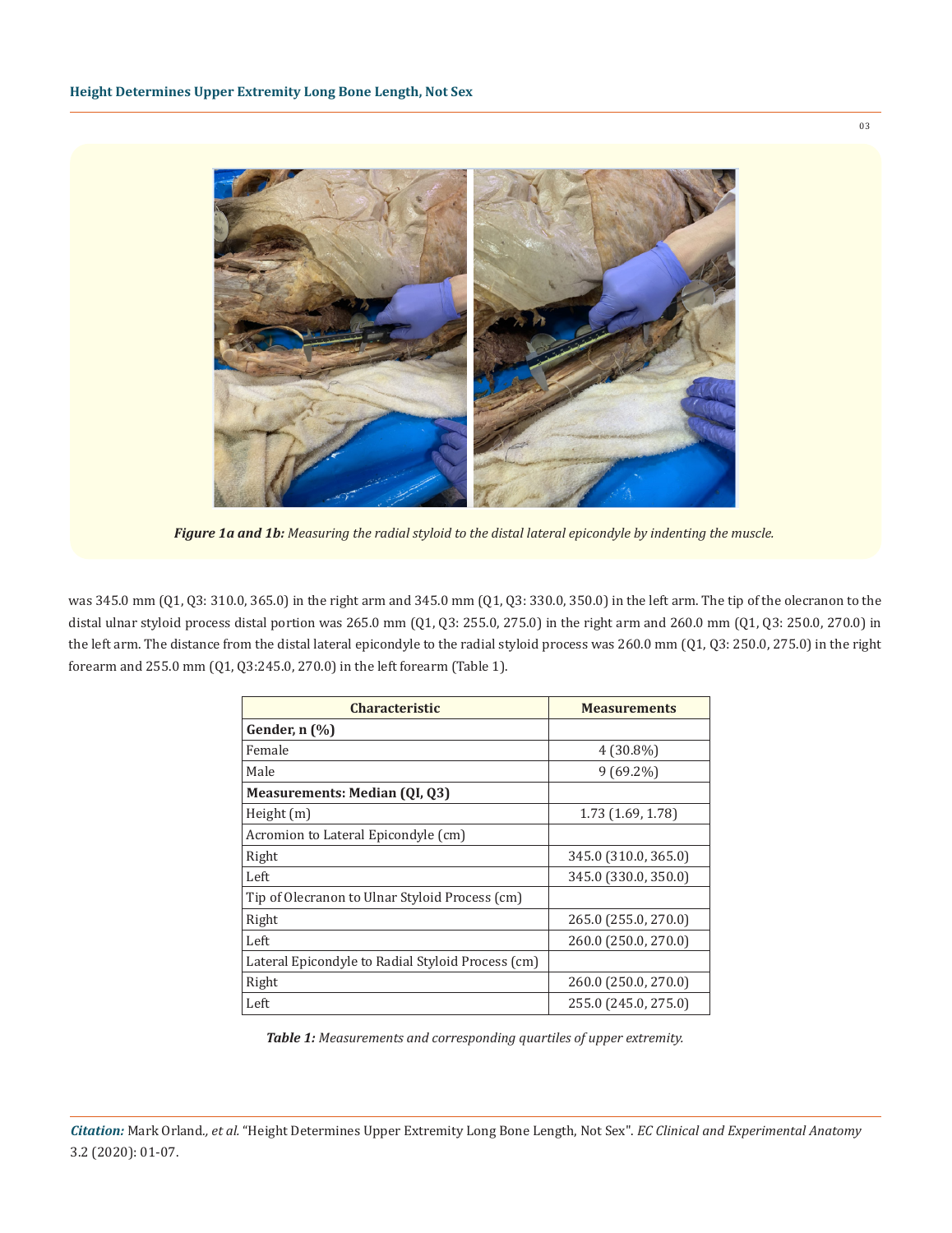The signed-rank test showed no significant difference between the right and left extremity measurements: acromion to lateral epicondyle ( $p = .93$ ), tip of the olecranon to ulnar styloid ( $p = .84$ ) and lateral epicondyle to radial styloid ( $p = .26$ , Table 2).

| <b>Characteristic</b>                                                     | <b>Median (01, 03)</b>     | P-value |
|---------------------------------------------------------------------------|----------------------------|---------|
| Acromion to Lateral Epicondyle (cm) Right - Left Difference               | $0.0$ ( $-15.0$ , $10.0$ ) | 0.93    |
| Tip of Olecranon to Ulnar Styloid Process (an) Right - Left Difference    | $0.0$ ( $-5.0.5.0$ )       | 0.84    |
| Lateral Epicondyle to Radial Styloid Process (cm) Right - Left Difference | 5.0(0.0.10.0)              | 0.26    |

The repeated measures mixed effects model was run separately to examine height and its relationship with the distance from the acromion to lateral epicondyle, the tip of the olecranon to the ulnar styloid process, and the lateral epicondyle to the radial styloid process. When adjusting for the side of measurement (right or left) and sex, there was no significant difference in the distance between the acromion and the lateral epicondyle with increasing height  $(01, 03: -0.65, 9.92; p > 0.05)$ .

The distance from the tip of the olecranon to ulnar styloid process increased significantly by 3.37 cm (Q1, Q3: 1.76, 4.99; p < 0.001) with each 2.54 cm (1 inch) height increase. Additionally, the distance from the lateral epicondyle to the radial styloid process increased significantly by 4.21 cm  $(Q1, Q3: 1.44, 6.97, p < 0.01)$  with each 2.54 cm height increase of the cadaver. Sex of the cadaver and the side of the measurement were not significantly associated with any of the three outcomes (p > .05, Table 3).

| <b>Characteristic</b>                             | Estimate (95% CI)              | <b>P-value</b> |
|---------------------------------------------------|--------------------------------|----------------|
| Acromion to Lateral Epicondyle (cm)               |                                |                |
| Intercept                                         | 27.73 (-339.38, 394.84)        | 0.87           |
| Height $(m)$                                      | $11.8$ ( $-1.65$ , $25.2$ )    | 0.079          |
| S ide (ref = $left)$ )                            | $1.87$ ( $-17.92$ , $21.65$ )  | 0.84           |
| Gender (ref = male)                               | 15.18 (-28.16, 58.52)          | 0.45           |
| Tip of Olecranon to Ulnar Styloid Process (cm)    |                                |                |
| Intercept                                         | 35.26 (-76.86, 147.38)         | 0.5            |
| Height (cm)                                       | 8.56 (4.47, 12.7)              | 0.0009         |
| Side $(\text{ref} = \text{left})$                 | $1.15$ ( $-7.42$ , $9.72$ )    | 0.77           |
| Gender (ref = male)                               | $-2.50$ ( $-15.73$ , $10.74$ ) | 0.68           |
| Lateral Epicondyle to Radial Styloid Process (cm) |                                |                |
| Intercept                                         | $-32.51$ ( $-224.82$ , 159.80) | 0.71           |
| Height (cm)                                       | 10.7 (3.66, 17.7)              | 0.007          |
| Side ( $ref = left$ )                             | $4.23$ ( $-3.32$ , 11.78)      | 0.24           |
| Gender (ref = male)                               | 12.94 (-9.76, 35.64)           | 0.23           |

*Table 3: Mixed and unstructured covariance model for upper extremity measurements based on height, side, and sex.*

# **Discussion**

Based on our results, the length of the humerus, radius, and ulna are not significantly different between men and women. A previous forensics study by Mall (2001) used the lengths of the radius and humerus to determine the sex of skeletal remains. While the study's

*Citation:* Mark Orland*., et al.* "Height Determines Upper Extremity Long Bone Length, Not Sex". *EC Clinical and Experimental Anatomy*  3.2 (2020): 01-07.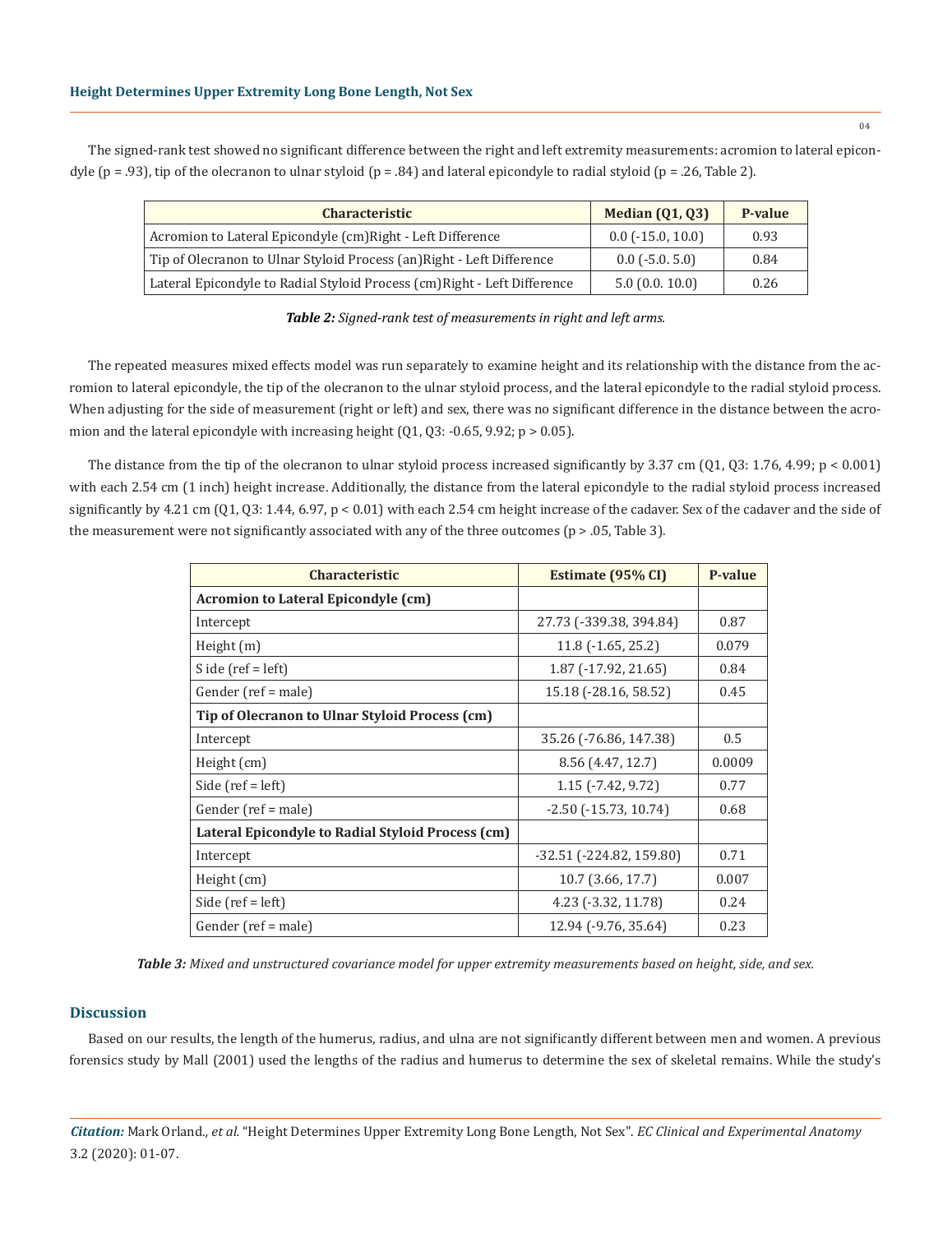analysis showed correct sex classification when examining humeral and radial length, our results show this conclusion was most likely confounded due to the average height difference between men and women, rather than inherently on their sex [11]. The average height difference in the United States between adult men and women is 13.7 cm, which, based on our analysis, would result in a clear differentiation in the upper extremity long bone length between two subjects, regardless of sex[12,13]. Studies have not previously stratified height when comparing sex long bone length differences in long bones [14]. A study by Gilsanz (1997) matched height in both sexes when comparing volumetric dimensions of the femur and found no significant difference. However, they did not examine the length of the femur to see if sex played a role in long bone length [1].

Our analysis also showed no difference in upper extremity bone length when comparing between the left and right side. However, the majority of the literature reports a right-left difference in the length of bones of the upper extremity [15]. This discrepancy may be due to the limited size diversity amongst the cadavers used in our study and can be rectified in the future by using a larger sample variety.

There was a significant increase in the length of the ulna and the radius with increasing height.

While we cannot claim an exact associated increase due to a limited sample size, our results demonstrated that for an increase in height by 2.54 cm, the length of the ulna and the radius increased by 4.21 cm and 3.37 cm respectively. Future studies utilizing a larger, more physically diverse set of cadavers could determine the precise relationship between height and the length of both the radius and the ulna.

#### **Further Implications**

Increased radius length causes muscles and tendons of the forearm to increase in length[2]. The extensor carpi radialis brevis (ECRB) is often implicated in lateral epicondylitis from tendinopathy from repetitive use [16]. The ECRB originates on the lateral epicondyle and inserts on the base of metacarpals II and III. It can be reasonably approximated as the length of the radius which inserts directly on the carpal bones [17,18]. An increase in length of the ECRB increases the moment arm on the lateral epicondyle during extension. The moment arm is determined by the line of muscle-tendon unit force and the center of joint rotation and is based on the equation of torque:  $\tau$  $=$  r x F where  $\tau$  is torque on the lateral epicondyle, r is the length of the lever arm (the ECRB) and F is the force applied at the end of the ECRB[19]. The logic for increased torque on the medial epicondyle is the same as for the lateral epicondyle.

Epicondylitis is normally not attributed to acute joint reaction forces or trauma; the literature shows that individuals who are repetitively engaged in extension-based activities (tennis players, manual laborers) exhibit higher degrees of lateral epicondylitis [20]. An increase in the torque on the elbow joint with each extension adds more cumulative stress and theoretical wear to the lateral epicondyle. Thus, a taller population may have a higher sensitivity to developing lateral epicondylitis, which has not previously been examined in studies.

The causes of medial and lateral epicondylitis are well-documented as a combination of kinetic, vibration, temperature, and kinematic factors. However, studies attribute the majority of cases to kinematic mechanical factors [11]. Our results show that an increase in height of an individual increases the length of their radius and ulna and our calculations above show this increases the kinetic stress on their medial and lateral epicondyles possibly leading to higher susceptibility to epicondylitis [21,22]. While a logical conclusion, previous studies have found no sex difference in the incidence of epicondylitis. Given the studies did not stratify for height and that males were taller in the populations analyzed, we would have expected to see an increased risk and thus incidence of epicondylitis in males [20]. This discrepancy may be due to a larger insertion of extensor and flexors tendons at their origin and more efficient distribution of the increased stresses generated. However, until more studies explore the relationship of height and epicondylitis, careful observation of elbow pain may be necessary in taller individuals.

#### **Future Studies**

More research is needed to examine how muscle length variation in the forearm impacts wrist flexion and extension. This may influence the degree of epicondylitis as well as the stability of the distal radioulnar joint (DRUJ)[9,23,24]. Given that many radioulnar joint

*Citation:* Mark Orland*., et al.* "Height Determines Upper Extremity Long Bone Length, Not Sex". *EC Clinical and Experimental Anatomy*  3.2 (2020): 01-07.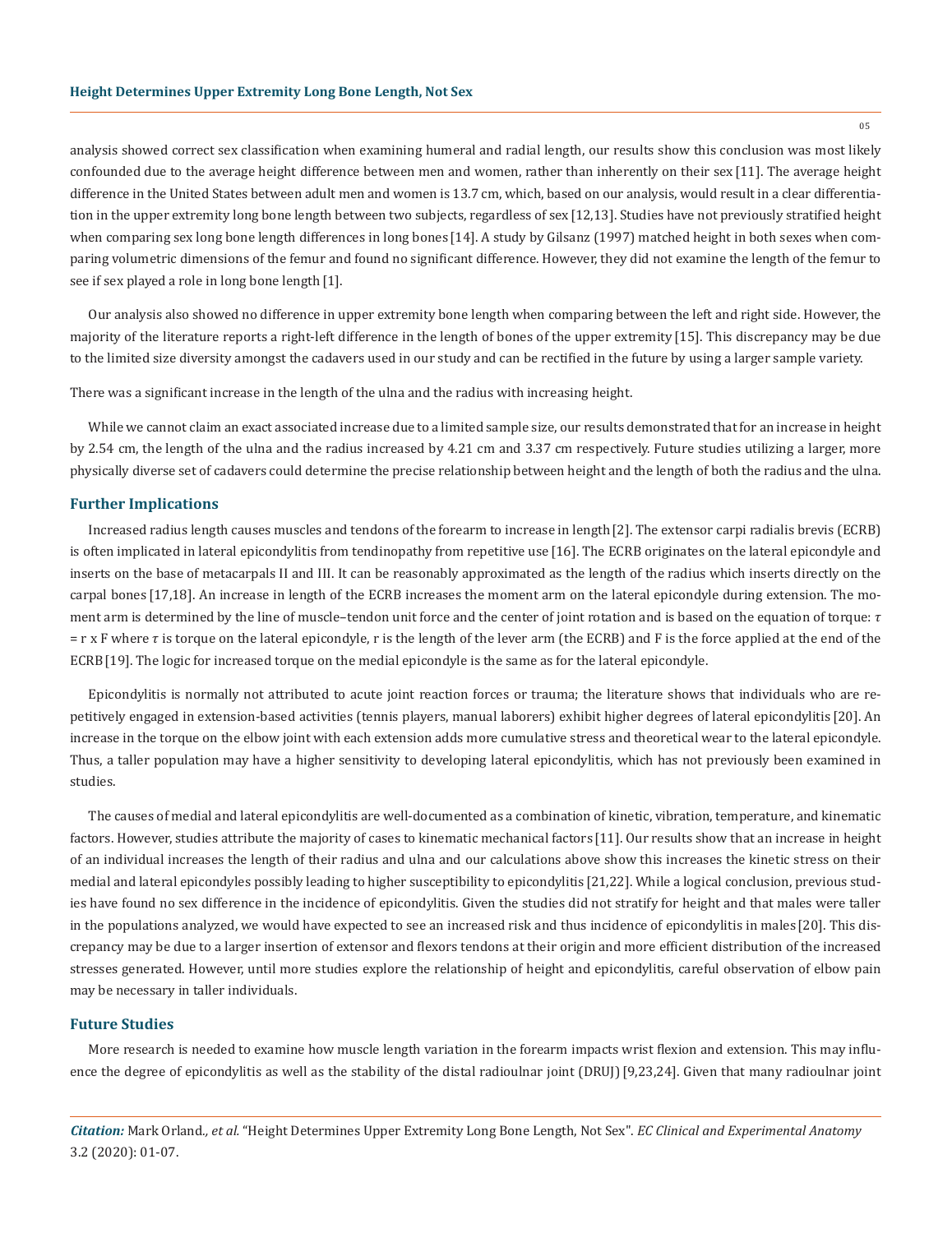injuries feature acceptable levels of shortening of the radial and ulnar bones and corresponding muscle lengths, it is a necessary topic of study [9]. The mechanical implications of these procedures on wrist and elbow joint loads could be analyzed and prophylactic measures taken. Nishiwaki., *et al.* found that ulnar-shortening can stabilize the DRUJ, but only when the radioulnar ligament (RUL) is attached[23- 25]. In situations without RUL attachment, alternative treatment methods could be examined, or more extensive physical therapy could be recommended in recovery of these patients. Additionally, given the nature of torque and how factors including tendon stiffness, imprinting on the bone, and muscle contraction play a role in torque dissipation, further research on live subjects examining torque on the elbow in use is needed[26,27].

# **Conclusion**

There is no significant difference in upper extremity long bone length when comparing between males and females. Therefore, the sex of incomplete anatomical remains cannot be determined solely based on forearm bone length; the height of the individual to which the remains belong can be estimated.

### **Authors Note**

The article does not contain information about medical devices/drugs. Institutional review board approval was not required for the submitted work at our institution.

# **Declaration of Conflicting Interests**

The authors declared no potential conflicts of interest with respect to the research, authorship, and/or publication of this article.

### **Funding**

The authors received no financial support for the research, authorship, and/or publication of this article.

#### **Bibliography**

- 1. Mall G., *et al*[. "Sex determination and estimation of stature from the long bones of the arm".](https://www.sciencedirect.com/science/article/pii/S037907380000445X) *Forensic Science International* 117.1-2 [\(2001\): 23-30.](https://www.sciencedirect.com/science/article/pii/S037907380000445X)
- 2. Clark EM., *et al*[. "Sex differences in the ratio between humerus width and length are established prior to puberty".](https://www.ncbi.nlm.nih.gov/pubmed/17124553) *Osteoporosis International* [18.4 \(2007\): 463-470.](https://www.ncbi.nlm.nih.gov/pubmed/17124553)
- 3. Nieves JW., *et al*[. "Males Have Larger Skeletal Size and Bone Mass Than Females, Despite Comparable Body Size".](https://www.ncbi.nlm.nih.gov/pubmed/15746999) *Journal of Bone and Mineral Research* [20.3 \(2004\): 529-535.](https://www.ncbi.nlm.nih.gov/pubmed/15746999)
- 4. McCormack RR., *et al*[. "Prevalence of tendinitis and related disorders of the upper extremity in a manufacturing workforce".](https://www.ncbi.nlm.nih.gov/pubmed/2213764) *The Jour[nal of Rheumatology](https://www.ncbi.nlm.nih.gov/pubmed/2213764)* 17.7 (1990): 958-964.
- 5. Gold JE., *et al*[. "Specific and non-specific upper extremity musculoskeletal disorder syndromes in automobile manufacturing workers".](https://www.ncbi.nlm.nih.gov/pubmed/19016265)  *[American Journal of Industrial Medicine](https://www.ncbi.nlm.nih.gov/pubmed/19016265)* 52.2 (2009): 124-132.
- 6. Huisstede BMA., *et al*[. "Incidence and prevalence of upper-extremity musculoskeletal disorders. A systematic appraisal of the litera](https://www.ncbi.nlm.nih.gov/pubmed/16448572)ture". *[BMC Musculoskeletal Disorders](https://www.ncbi.nlm.nih.gov/pubmed/16448572)* (2006): 7.
- 7. Ma CC., *et al*[. "Work-related upper extremity musculoskeletal disorders in the United States: 2006, 2009, and 2014 National Health](https://www.ncbi.nlm.nih.gov/pubmed/30124463)  Interview Survey". *Work* [60.4 \(2018\): 623-634.](https://www.ncbi.nlm.nih.gov/pubmed/30124463)
- 8. Stockstill JW., *et al*[. "Prevalence of upper extremity neuropathy in a clinical dentist population".](https://www.ncbi.nlm.nih.gov/pubmed/8354786) *Journal of the American Dental Association* [124.8 \(1993\): 67-72.](https://www.ncbi.nlm.nih.gov/pubmed/8354786)
- 9. Biomechanics Musculoskeletal Disorders and the Workplace NCBI Bookshelf (2019).

*Citation:* Mark Orland*., et al.* "Height Determines Upper Extremity Long Bone Length, Not Sex". *EC Clinical and Experimental Anatomy*  3.2 (2020): 01-07.